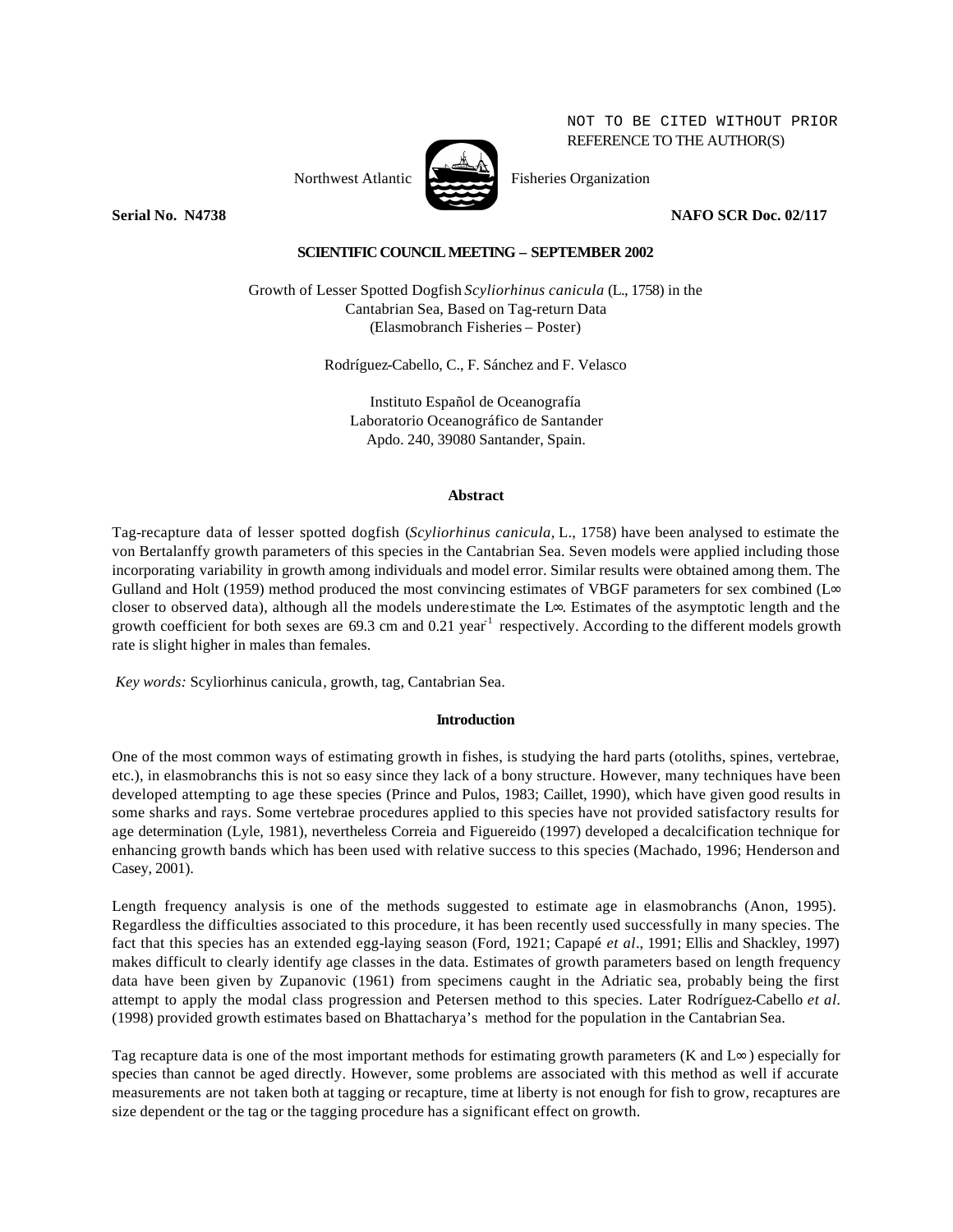Despite a wide series of criticisms the growth model in length most commonly used in fisheries is the three parameter equation developed by von Bertalanffy (1938). In this paper growth parameter estimates for *Scyliorhinus canicula* were calculated by using tag-recapture data for the population in the Cantabrian Sea. Different growth models were examined all based on the von Bertalanffy growth equation. Standard growth models and those incorporating individual variability in growth have been applied.

### **Materials and Methods**

A tagging program has been carried out since 1993 during the bottom trawl surveys carried out in the north of Spain by Spanish Institute of Oceanography (Table 1). A total of 7 644 dogfish have been tagged, comprising a size range from 16 to 74 cm (Fig. 1). The dogfish were tagged with a T-bar anchor tag using a Mark II regular tagging gun. For each specimen total length was measured at the inferior centimetre and sex was noted. From 200 recaptures received up to date (June 2002), a total of 156 have been used in growth analysis (95 males and 61 females). Only fish that were measured both at tagging and recaptured and were at liberty for at least three months were included in the analysis. The choice of three months was to allow some time for fish to grow and to avoid noise of possible error measurement. The computation involve was carried out by using a Solver-based spreadsheet in MS Excel.

### **Description of models**

Seven models were fitted to estimate the growth parameters, all based on the von Bertalanffy (1938) growth equation from tag-recaptured data: (1) the classical method of Gulland and Holt (1959) (2) Munro (1982) derived equation (3) the standard method described by Fabens (1965) (4) Kirkwood and Sommers (1984) model and (5) Kirkwood and Sommers incorporating model error (6) Sainsbury (1980) model (7) Sainsbury with model error. Models 5 and 6 incorporate model error following analysis done by Hampton (1991).

**Model 1. Gulland and Holt** (1959): this method provides an estimation of growth parameters from growth increments based on the fact that under the VBGF, growth rate declines linearly with length, reaching zero at L∞. The function is a lineal regression between the ratio ∇L /∇T and L'.

$$
\nabla L/\nabla T = a + b * L'
$$

where  $\nabla L =$  Length increment  $\nabla T$ = Time interval in years  $L' = \text{Mean length}$ 

**Model 2. Munro** (1982): Similar to the previous one, it tests different values of L∞ and the one which produces the lowest value of the coefficient of variation it is assumed to provide the best value of K. The function minimises the coefficient of variation:

ratio =  $(\ln(L\infty - Li) - \ln(L\infty - Ir)) / (\nabla T)$ 

where  $L \infty =$  asymptotic length  $li =$  Length at tagging  $lr = Length$  at recapture  $\nabla T$ = Time interval in years

**Model 3.** The non-linear model of **Fabens** (1965) is described as:

 $(\delta \text{li}) = (L \infty - \text{li}) \times (1 - e^{(-K \text{li})})$ 

where  $\delta$ i = length increment

 $li = length at tagging$ 

 $ti =$  time interval in years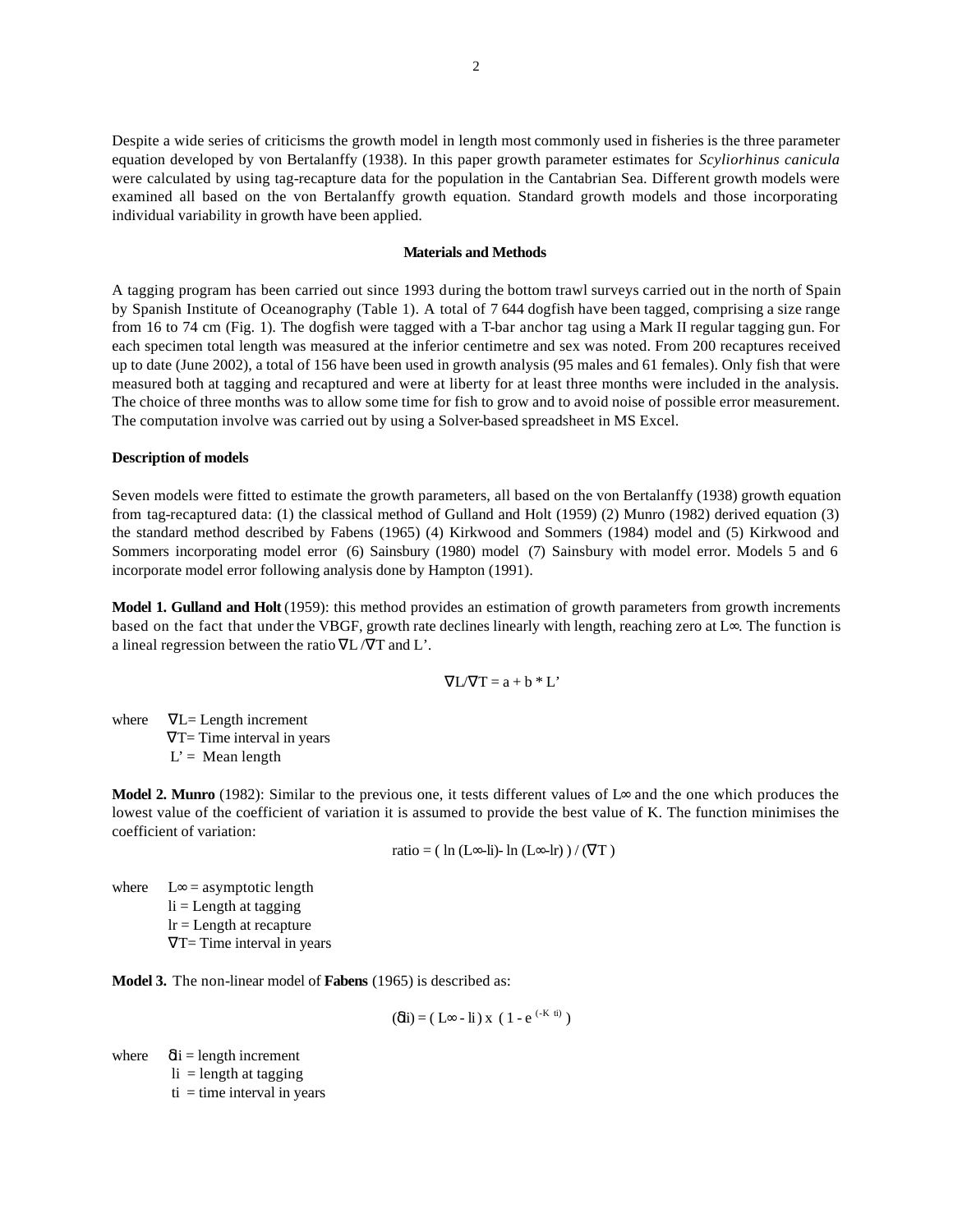Estimates of L∞, K and  $\sigma_e^2$  can be obtained by non-linear ordinary least squares or by minimising the log-likelihood function (Kimura, 1980):

$$
LL = -\ln L = \frac{n}{2}\ln(2\mathbf{ps}_e^{2}) + \frac{\sum_{i=1}^{n} [dli - E(dli)]^{2}}{2\mathbf{s}_e^{2}}
$$

**Model 4. Kirkwood and Sommers** (1984): Kirkwood and Sommers described a model that allowed for individual variation in growth through an individually variable L∞.

$$
E\left(\delta\!\!\right)i = (\mu_{L^\infty} - i i) (1 - e^{-K t i})
$$

and variance,

$$
var\left(\delta\mathbf{i}\right) = \sigma_{L^{\infty}}^2 (1 - e^{-Kt\mathbf{i}})
$$

The negative log-likelihood in this case is:

$$
LL = \sum_{i=1}^{n} \frac{\ln[2\boldsymbol{p} \text{ var}(\boldsymbol{d}li)]}{2} + \frac{[\boldsymbol{d}li - E(\boldsymbol{d}li)]^2}{2 \text{ var}(\boldsymbol{d}li)}
$$

**Model 5. Kirkwood and Sommers with model error.** In this case E(δli) is the same as the previous model but now the variance becomes:

$$
\text{var}(\boldsymbol{s}li) = \boldsymbol{s}L_{\infty}^{2}\left(l - e^{-Kli}\right)^{2} + \boldsymbol{s}_{e}^{2}
$$

**Model 6. Sainsbury** (1980) described a model that recognised individual variation in K, as well as in L∞, assuming both as independent random variables with K following a gamma distribution and L∞ being normally distributed. He also assumed that, as an approximation, δli is normally distributed for given li and ti:

$$
\text{var}(\mathbf{d}li) = C_1 \mathbf{S}_{L\infty}^2 + C_2 (\mathbf{m}_{L\infty} - li)^2
$$

and

$$
E(\mathbf{d}li) = [\mathbf{m}_{L_{\infty}} - li] * \left[1 - \left[1 + \frac{\mathbf{S}_{k}^{2} \, li}{\mathbf{m}_{k}}\right]^{-\frac{\mathbf{m}_{k}^{2}}{\mathbf{S}_{k}^{2}}}\right]
$$

where,

$$
C_1 = 1 - 2 \left[ 1 + \frac{{\bf S}_k^2 t i}{m_k} \right]^{-\frac{m_k^2}{\bf S}_k^2} + \left[ 1 + \frac{2 {\bf S}_k^2 t i}{m_k} \right]^{-\frac{m_k^2}{\bf S}_k^2} \quad \text{and} \quad C_2 = \left[ 1 + \frac{2 {\bf S}_k^2 t i}{m_k} \right]^{-\frac{m_k^2}{\bf S}_k^2} - \left[ 1 + \frac{{\bf S}_k^2 t i}{m_k} \right]^{-\frac{2m_k^2}{\bf S}_k^2}
$$

**Model 7. Sainsbury with model error.** In this case E(δli) is the same as the previous model but now the variance becomes:

$$
var(\mathbf{sl}i) = C_1 \mathbf{sl}_\infty^2 + C_2 (\mathbf{m} \mathbf{L}_\infty - li)^2 + \mathbf{S}_e^2
$$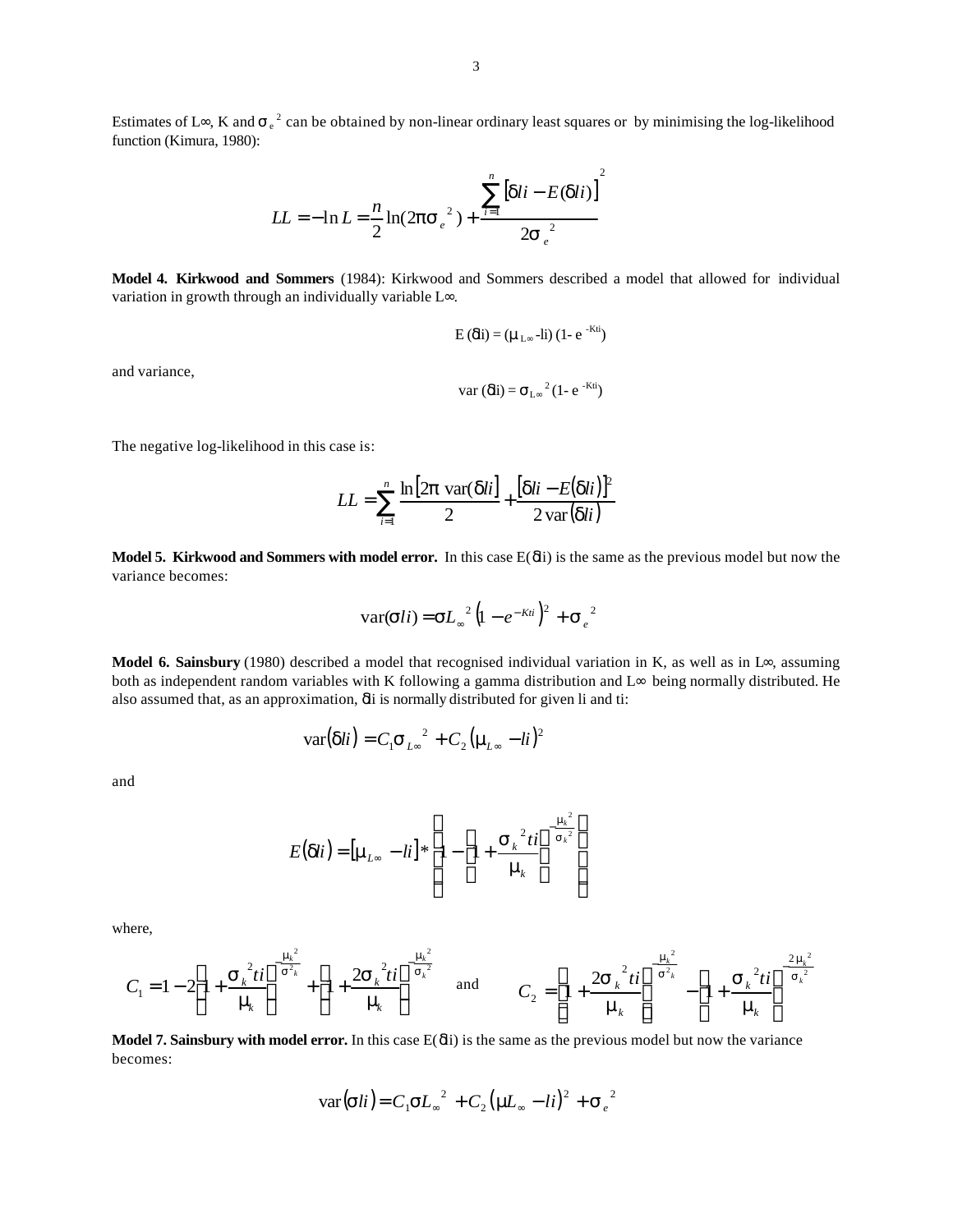## **Parameter** *t<sup>0</sup>*

The parameter  $t_0$  defined as the hypothetical age at which the species has zero length, cannot be estimated from tagging data alone, rather it requires an estimate of absolute size at age, such as size at birth, and was calculated from VBGF solving:

$$
t_0 = t + \frac{1}{K} \left[ \ln \frac{(L_{\infty} - L_t)}{L_{\infty}} \right]
$$

#### **Model selection**

The selection of the most appropriate model was done using the Akaike information criterion, AIC (Anderson *et al.*, 1998):

$$
AIC = -2\log[L(q)] + 2K
$$

where L  $(\theta)$  is the maximised likelihood of the parameter vector  $\theta$  and K is the number of parameters to estimate.

#### **Results**

A preliminary analysis of growth increments against mean length done by sex revealed that some points where outliers. Only those which were thoughtfully unreasonable and its standardised residual was greater than 4.099 in males and 3.0243 in females were removed, further exploration of the data showed some doubtfully points but *a priori*  there was no reason to eliminate them, so they were included in the analysis, resulting in 93 recaptures for males and 58 for females (Fig. 2).

Estimates of growth parameters and maximum likelihood estimates for all fitted models are shown in Table 2. Results are quite similar across models. In the case of sex combined, the Gulland and Holt (1959) method (model 1) produces the highest L∞ values and lowest K being more realistic although the coefficient of determination is 0.39. Munro's (model 2) estimates are very close to the previous model. According to the AIC estimates for models 3 to 7 the best one would be model 5 with a L∞ = 64.5 cm and K=0.27 cm/year, models 4 and 6 produce similar results and are very close to model 5. The predicted recaptured length versus the observed recapture length for model 5 is shown in Fig. 3. Examination of residuals against the recaptured length reveals that the distribution is quite uniform (Fig. 4).

Similar remarks can be said for males. In this case the highest  $L^{\infty}$  values and lowest K is achieved with model 2 followed by model 1. For models 3 to 7 the best fit is attained with Sainsbury with model error (model 7) given a L∞ = 63.8 cm and K= 0.34 cm/year. Fig. 5 and 6 show the same pattern as figures 4 and 5 for sex combined.

In the case of females large differences are found between model 1 estimates and the rest of the models, however the regression coefficient is rather low  $r^2 = 0.183$ . On the contrary, model 2 estimates produces the highest growth rate K= 0.30. Higher differences are found in the AIC values than for males or sex combined however, the K and L∞ estimates are quite similar among all the models. The best fit is obtained with model 6 given  $L \infty = 66.2$  cm and K= 0.23 cm/year. The residuals distribution is unremarkable, although it shows a slight tendency to underestimate the recaptured size for small sizes and overestimate the length at recapture for larger sizes. It is also evident that most of the recaptures are from specimens of 45 to 60 cm while in the case of males, besides the higher number of data, these are from specimens mainly from 50 to 65 cm (Fig. 7 and 8).

Summarising the asymptotic length obtained with model 1 is always a little bit higher than with the other models particularly for females and sex combined, consequently the growth coefficient is lower. Model 2 estimates are close to model 1 for males and both sexes combined, but are rather different in the case of females with the highest growth rate value. In the case of Fabens family models, the objective function minimised is lower for those incorporating variability in growth and maximum length as is the case of males and females and for model 5 in the case of sex combined. According to the standard deviation of L∞ and K there is more variability attributed to individual estimates of L∞ than to K.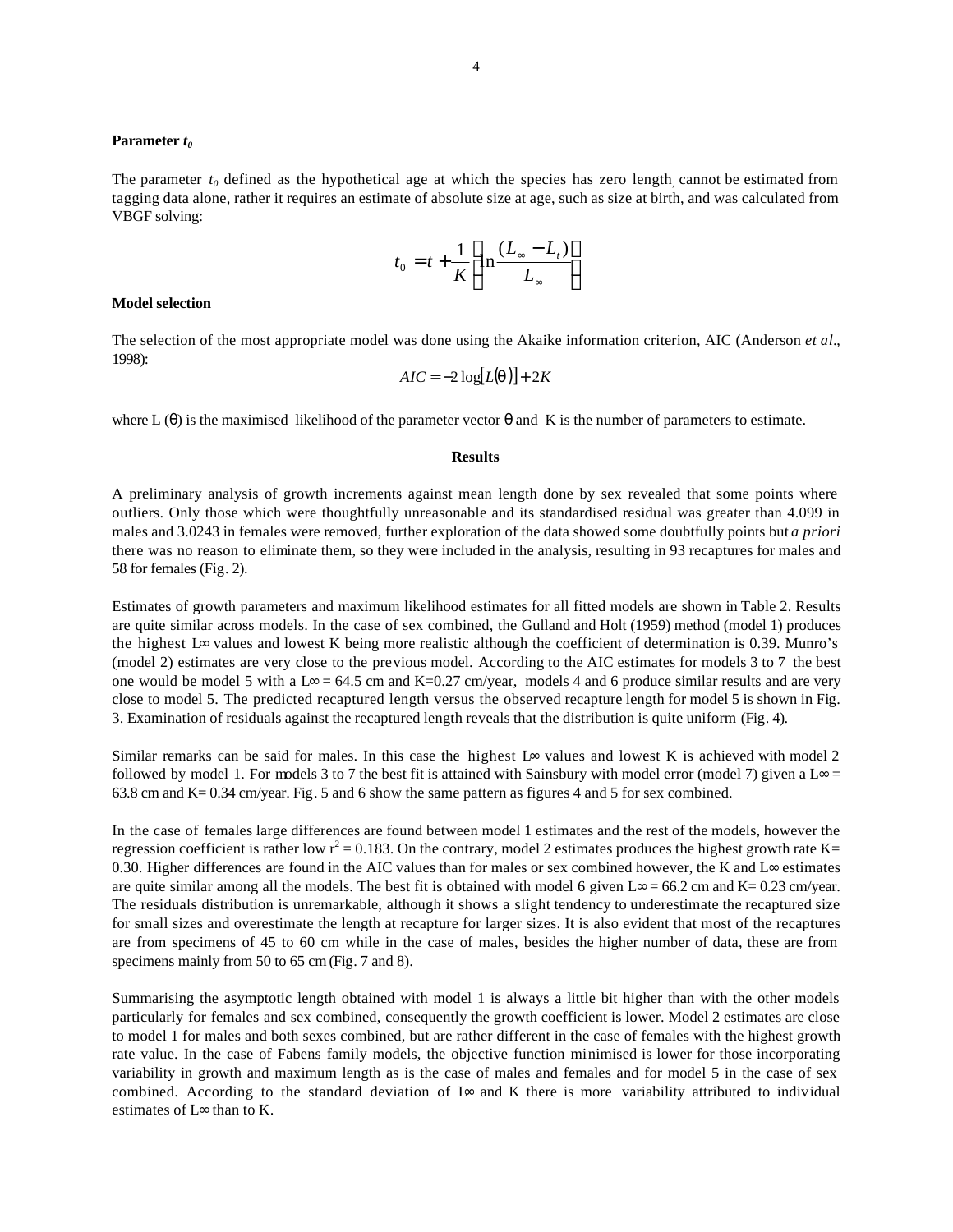Maximum observed lengths are always larger in males than females, this would mean that males have L∞ values higher than females. In the case of males the bias in L∞ could be explained by certain number of recaptures with no growth increment (13 %) which would force the L∞ estimates downward. This phenomenon is not accounted for females which present some growth increment in all lengths recorded (Fig. 2). Since there are more recaptures for males than females this circumstance could also contribute to the low L∞ estimates obtained in the case of sex combined.

The parameter  $t_0$  cannot be estimated from tagging data alone, rather it requires an estimate of absolute size at age, in addition to tag-recapture data. Kirkwood (1983) described a maximum likelihood method for determining t<sub>o</sub>, along with L∞ and K if additional age-length data are available. This species has the advantage as other elasmobranchs, that length at birth can be determined. Length at birth is assumed to be between 9 to 11 cm (Ford, 1951; Collenot, 1966; Leloup *et al.*, 1951; Mellinger and Wrisez*.*, 1984; Ellis and Shackley, 1997). According to this, values of to were estimated for each model, which lead to different values according to the predicted growth parameters (Table 2). Growth curves for the seven models are shown in Fig. 9.

The longevity of this species is unknown, the specimen which more time at liberty recorded has been 8.6 years for a male, and 7 years for a female, both specimens were adults of and 57 cm and 43 cm at time of tagging, respectively. Based on growth estimates presented in this study a male of 57 cm will have 7-8 years old. The longevity estimate is therefore at least 17 years.

### **Discussion**

In general all the asymptotic length estimates are underestimated, compared to those expected. Despite Wheeler (1978) determines an asymptotic length for this species in 100 cm, a value more than 80 cm is rarely observed (ETI, 1996; Ford, 1921; Capape *et al.*, 1991; Vas, 1991; Rodríguez-Cabello *et al*., 1998) particularly in the Cantabrian Sea (Table 3). As Pauly (1978) pointed out, in large specimens the ratio maximum length-asymptotic length (Lmax / L∞) is about 0.95. Maximum observed lengths for this species in the Cantabrian Sea based on the series of bottom trawl surveys data carried out from 1983 to 2001, are 70 cm for males and 68 cm for females respectively. Estimations based on Froese and Binohlan (2000) empirical relationships lead to L∞ values of 74.4 cm (62.8-88.3 cm) for males and 70.4 cm (59.3-83.4 cm) for females. However, as it has been pointed out in many documents, the interpretation of  $L\infty$  is often misleading and should be conceived as the average maximum length that would be attained in the population represented by the data being studied.

The Gulland and Holt (1959) method produced the most convincing estimates of von Bertalanffy growth parameters (Table 2). Munro's (1982) method has the advantage that it is independent of the sizes of the fish tagged and upon a wide variety of values for the time interval. Estimates based on this model are very close to those of Gulland and Holt (1959) with the exception of females which show a meaningless high growth rate. However this method is not well established, because it uses a coefficient of variation to derive the best estimates of K (Cailliet *et al*., 1992). Models that incorporate individual variability in L∞ produced the best fit in both sexes, while Sainsbury model presents the best fits for males and females independently. However, there are not very big differences among the log-likelihood values and the estimated parameters L∞ and K are quite similar between them. A further consideration is that models that incorporate individual variability in growth parameters are very influenced by outliers and therefore a strong criterion in the definition of outlier is required (Hampton, 1991).

The Fabens (1965) analysis has a tendency of underestimate the L∞ and overestimate the K. Same results are found in the tiger shark (*Galeocerdo cuvier*) by Natanson *et al.*, (1999). Cailliet *et al.*, (1992) obtained better results with Gulland and Holt method than Fabens for the Pacific angel *shark (Squatina california*) although in this case K was underestimated. The Fabens (1965) method can lead to biased estimates because its basic premise, that tagged individuals are at large for equal time periods, is often violated with sharks (Chien and Condrey, 1987). The Gulland and Holt (1959) method which allows for unequal times at liberty therefore, appears to be more appropriated for sharks (Calliet *et al*., 1992).

If tagging is believed to affect growth, a tagging effect should be included in the model. There is evidence that tagging may reduce or halt growth in some sharks such as lemon shark studied by Manire and Gruber, (1991), and it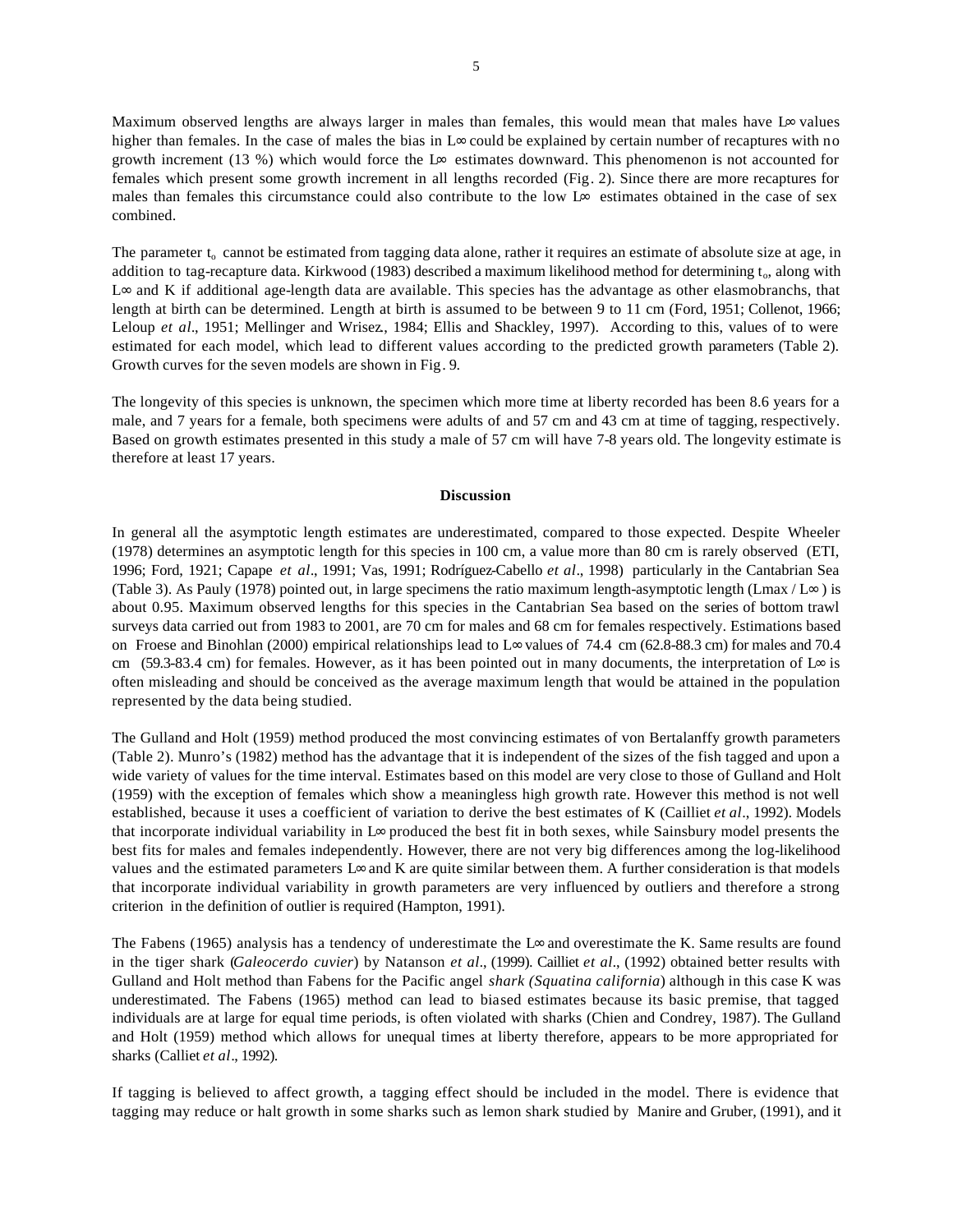has also been suggested in other sharks by Stevens, (1990), Cailliet *et al.*, (1992), Kusher *et al.*, (1992) and Natanson *et al.* (1999). There is no evidence that this occurs with dogfish however some data suggests a decrease in growth specially in the case of males, but if this is true this effect its supposed to affect both males and females. It is likely that growth declines as fish reaches the asymptotic or maximum size however some male recaptures show no growth increment in fish of medium size. It is expected that the initial or release length error cannot always be measured exactly (particular for large specimens which have a great capacity of shrink themselves) and this additional source of error should be considered.

Another important assumption is that the recapture probability is size independent. If larger animals are more likely to be recaptured, growth will be overestimated. (Wang, 1999). Probably the recaptures of this species are not totally size independent since it has not a high commercial value and most of the catch is discarded. For this reason, the specimens kept on board are frequently of large size and that increases the possibility of being discovered and reported, nevertheless, small specimens have also been reported.

The AIC is a good criterion for selecting the most parsimonious model that is the model which best explains the variation in the data while using the fewest parameters, although which is best or worst depends upon the context. As Wang *et al.* (1995) pointed out the choice of the growth curve is often quite subjective and sometimes its advisable to use a pragmatic decision based on previous study and experience than goodness of fit.

The growth rate proposed in this study is comparable to those for other elasmobranch species (Pratt and Casey, 1990). However, it is no advisable to make such comparisons since growth rate may differ not only among species but also within itself. A summary of growth parameters and maximum observed length for this species is presented in table 3. Despite the extensive literature and experiments carried out with this species, growth studies are very limited. More documentation exists regarding maximum observed lengths and other biological parameters (Table 3). Recently the development of new techniques for improving the lecture of vertebrae has drawn the attention to determine the age of this species.

Accurate age determinations are necessary for both the assessment and management of any species because they are the basis for calculations of growth and mortality rates, age at maturity, age at recruitment and longevity. Maybe a better fit on growth estimates of this species could be achieved using other alternative equations proposed by some authors, like the general model of Schnute and Richards (1990) Francis, (1988; 1995) or Wang *et al.* (1995).

### **Acknowledgments**

This work would have not been possible without the collaboration of all the fishermen who generously reported the tags and gave the information. We are also very grateful to all the people who participated in the surveys and helped measuring and tagging the fish.

## **References**

- ANDERSON, D.R., K.P. BURNHAM and G.C. WHITE, 1998. Comparison of Akaike information criterion and consistent Akaike information criterion for model selection and statistical inference from capture-recapture studies. *Journal of Applied Statistics*, vol. **25**: 263-282.
- ANON, 1995. Report of the Study group on elasmobranchs fishes. *ICES* C.M 1995/G:3, 1-88.
- BERTALANFFY, L. von, 1938. A quantitative theory of organic growth. *Human Biology*, **10**: 181-213.
- CAILLET, G.M., 1990. Elasmobranch age determination and verification: an update review. *NOAA Technical Report NMFS,* **90**, 1-16.
- CAILLET, G.M., H.F. MOLLET, G.G. PITTENGER, D. BEDFORD and L. NATANSON, 1992. Growth and demography of the Pacific Angel shark (*Squatina californica*), based upon tag returns off California.. *Aust. J. Mar. Freshwater Res*., **43:** 1313-1330.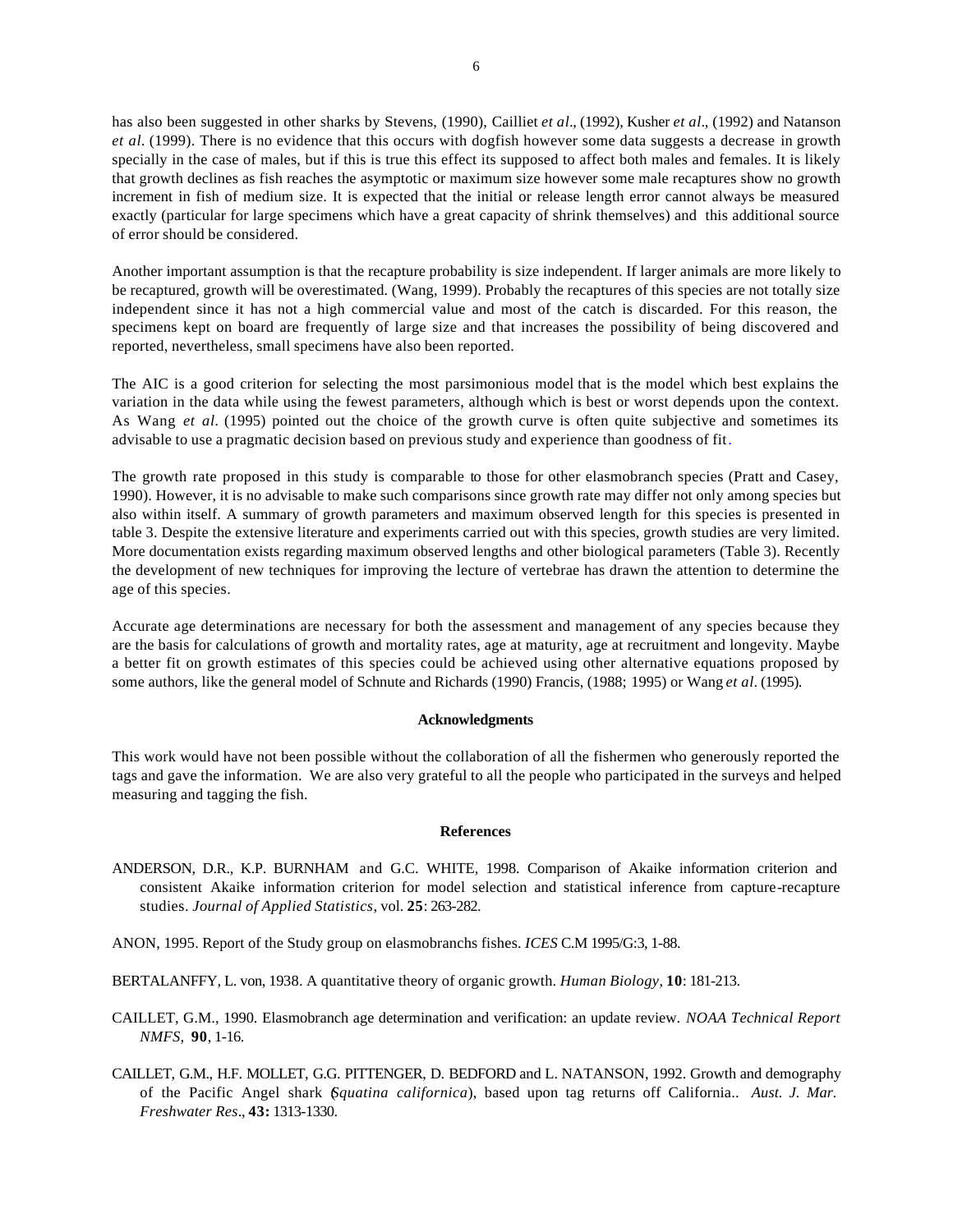- CAPAPE, C., J.A. TOMASINI ET J.L. BOUCHEREAU, 1991. Observations sur la biologie de la reproduction de la petite roussette *Scyliorhinus canicula* (L.1758) (Pisces, Scyliorhinidae) du Golfe du Lion (France Méridional). *Ichtyophysiol Acta,* **14:** 87-109.
- CHIEN, Y.-H., and CONDREY, R.E. (1987). Bias in estimating growth parameters using Faben's mark-recapture procedures. *Asian Fisheries Science* **1**, 65-74.
- COLLENOT, G., 1966. Observations relatives au développment au laboratoire d'embryons et d'individus juvéniles de *Scyliorhinus canicula* L. *Cahiers de Biologie Marine*. **Tome VII**, 319-330.
- CORREIA J.P. and I. FIGUEIREDO, 1997. A modified decalcification technique for enhancing growth bands in deepconned vertebrae of elasmobranchs. *Environmental Biology of Fishes* **50**: 225-230.
- ELLIS J. R. and S. E. SHACLEY, 1997. The reproductive biology of *Scyliorhinus canicula* in the Bristol channel, U.K. *Journal of Fish Biology*, **51**: 361-372.
- ETI, 1996. Fishes of the north-eastern Atlantic and the Mediterranean. J-C. Hureau (ed.). Amsterdam Paris: ETI UNESCO, cop. 1996. World Biodiversity Database CD-ROM Series.
- FABENS, A.J., 1965. Properties and fitting of the von Bertalanffy growth curve. *Growth,* **29**: 265-289.
- FAURE-FREMIET E., 1942. Notes sur la biologie sexuelle de *S. canicula. Bull. Biol. France-Belgique*. Vol **76**, 244- 249.
- FRANCIS, R.I.C.C., 1988. Maximum likelihood estimation of growth and growth variability from tagging data.*New Zealand Journal of Marine Freshwater Research,* **22**,42-51.
- FRANCIS, R.I.C.C., 1995. An alternative mark-recapture analogue of Schnute´s growth model. *Fisheries Research*, **23**: 95-111.
- FROESE, R. and C. BINOHLAN, 1999. Empirical relationships to estimate asymptotic length, length at first maturity and length at maximum yield per recruit in fishes, with a simple method to evaluate length frequency data. *Journal of Fish Biology*, **56**: 758-773.
- FORD, E., 1921. A contribution to our knowledge of the life histories of the dogfishes landed at Plymouth. *J. Mar. Biol. Ass. U.K.,* **12:** 468-505.
- GULLAND J.A. and S.J.HOLT, 1959. Estimation of growth parameters for data at unequal time intervals. *Journal du Conseil. Cons. Int. Pour l'Explor de la Mer,* **25**: 47-49.
- HAMPTON, J., 1991. Estimation of southern bluefin tuna *Thunnus maccoyii* growth parameters from tagging data using von Bertalanffy models incorporating individual variation. *Fish. Bull*. U.S. **89**: 577-590.
- HENDERSON, A. C. and A. CASEY., 2001. Growth and reproduction in the lesser spotted dogfish *Scyliorhinus canicula* (Pisces; Elasmobranchii), from the west coast of Ireland. *Cahiers de Biologie Marine,* **42 (4)**: 397-405.
- JENNINGS, S., S.P.R.GREENSTREET and J.D.REYNOLDS, 1999. Structural change in an exploited fish community: a consequence of differential fishing effects on species with contrasting life histories. *Journal of Animal Ecology*, **68**: 617-627.
- KIMURA, D.K., 1980. Likelihood methods for the von Bertalanffy growth curve. *Fish. Bull*, *U.S*. **77**: 765-776.
- KIRKWOOD, G.P., 1983. Estimation of von Bertalanffy growth curve parameters using both length increment an agelength data. *Can. J. Fish. Aquat. Sci*. **40**: 1405-1411.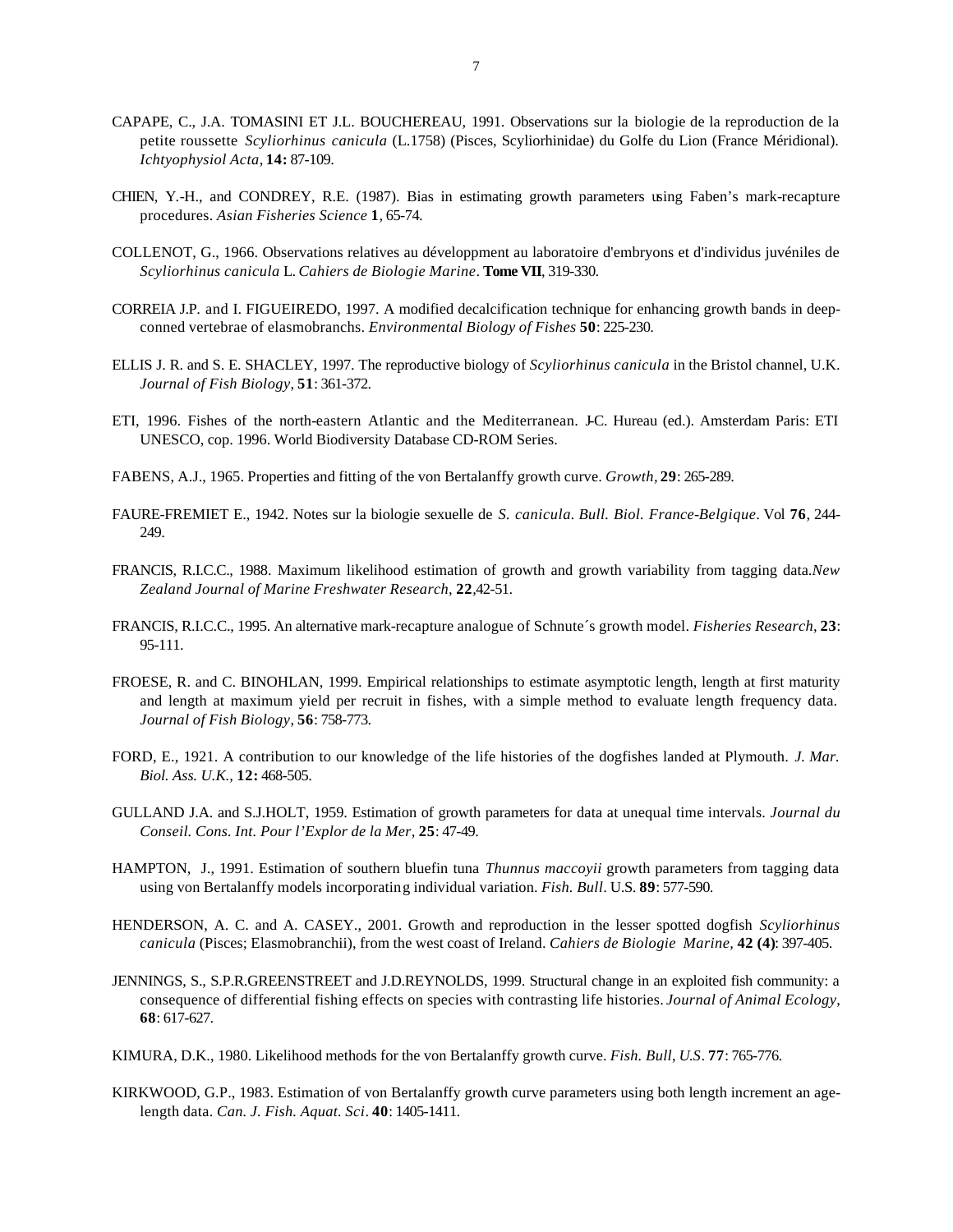- KIRKWOOD, G.P. and I.F. SOMERS, 1984. Growth of two species of tiger prawn, *Penaeus esculentus* and *P. semisulcatus* in the western Gulf of Carpentaria. *Aust. J. Mar. Freshw. Res*., **35**: 703-712
- KUSHER, D.I., S. SMITH and G.M. CAILLIET, 1992. Validated age and growth of the leopard shark *Triakis semifasciata*, with comments in reproduction . *Environ. Biol. Fish*. 35: 187-203.
- LELOUP, J. et M. OLIVEREAU, 1951. Données biométriques comparatives sur la roussette (*Scyllium canicula* L.) de la Manche et de la Méditerranée. *Vie et Milieu*., **2**, 182-209.
- LYLE, J.M., 1981. Feeding, utilization of food and growth in the lesser spotted dogfish*, Scyliorhinus canicula (L.),*  from Isle of Man waters*.* Thesis University Liverpool. Isle of Man.
- MACHADO P., 1996. Aspectos da biologia e ecologia do tubarao Lamniforme *Scyliorhinus canicula* L. 1758. Relatorio estagio de licenciatura en Biología. Faculdade de Ciencias. Universidade de Lisboa. 54 p.
- MANIRE, C.A., and S.H. GRUBER, 1991. Effect of M-type dart tags on field growth of juvenile lemon sharks. *Trans. Am. Fish. Soc*., **120**: 776-780.
- MELLINGER, J., F. WRISEZ, 1984. Caractères biométriques distintifs de l'embryon et des ses annexes chez la roussette de la Manche, comparée a celle de la Mediterranée et determination precise. *Cahiers de Biologie Marine.,* Vol. **XXV**, 305-317.
- MUNRO, J.L. 1982. Estimation of the parameters of the von Bertalanffy growth equation from recapture data at variable time intervals. *J. Cons int. Explor. Mer*., **40**: 199-200.
- NATANSON. L.J., J. G. CASEY and N.E. KOHLER and T. COLKET IV, 1999. Growth of tiger shark, *Galeocerdo cuvier*, in the western North Atlantic based on tag returns and length frequencies and a note on the effects of tagging. *Fish. Bull*. *U.S*., **97**: 944-953.
- PAULY, D., 1978. A preliminary compilation of fish length growth parameters. *Ber. Ins. F. Meeresk. Univ. Kiel* **55**, 220 pp.
- PRATT, H.L. and J.G.CASEY, 1990. Shark reproductive strategies as a limiting factor in directed fisheries, with a review of Holden's method of estimating growth-parameters. In *NOAA Technical Report* NMFS, **90**: 97-120.
- PRINCE, E.D. and L.M. PULOS, 1983. Proceedings of the International Workshop on age determination of oceanic pelagic fishes: tunas, billfishes and sharks. *NOAA Technical report NMFS* **8**. 209 p.
- RODRIGUEZ-CABELLO, C., F. DE LA GANDARA, F. SANCHEZ, 1997. Preliminary results on growth and movements of dogfish *Scyliorhinus canicula* (L.,1758), in the Cantabrian Sea. *Oceanologica Acta,* **21(2***):* 363- 370.
- SAINSBURY, K.J., 1980. Effect of individual variability on the von Bertalanffy growth equation. Can. J. Fish. Aquat. Sci. **37**: 241-247.
- SCHNUTE, J.T. and L.J. RICHARDS, 1990. A unified approach to the analysis of fish growth, maturity and survivorship data. *Can. J. Fish. Aquat. Sci*., **47**, 24-40.
- STEVENS, J.D.,1990. Further results from a tagging study of pelagic sharks in the north-east Atlantic. *J. mar. biol. Ass. U.K.,* **70**: 707-720.
- VAS, P., 1991. A field guide to the sharks of British coastal waters. FSC Publications: Shrewsbury, 35 pp.
- WANG Y., M.R. THOMAS and L.F. SOMERS, 1995. A maximum likelihood approach for estimating growth from tagrecapture data. *Can. J. Fish. Aquat. Sci*. **52**: 252-259.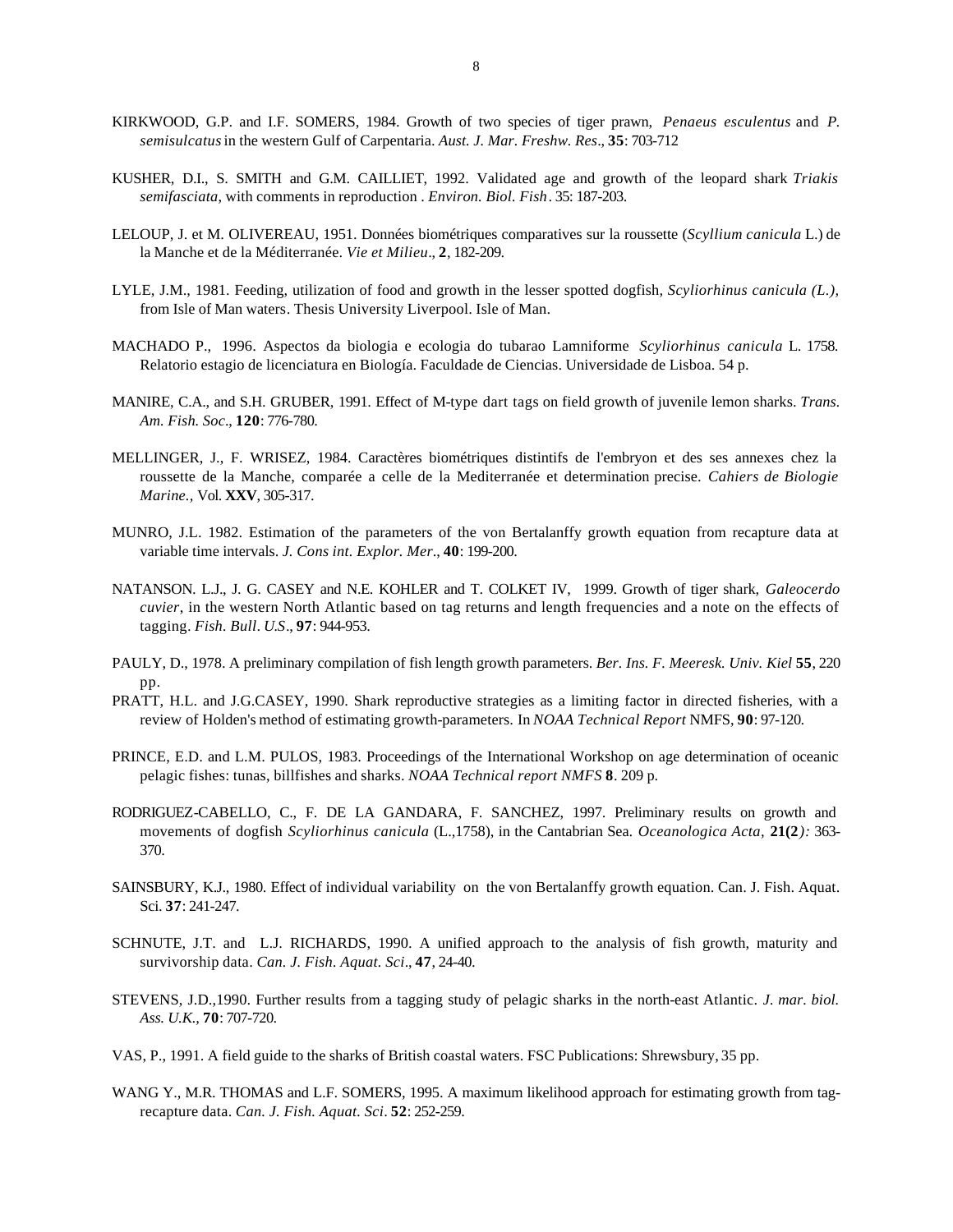- WANG, YG., 1999. Estimating equations for parameters in stochastic growth models from tag-recapture data. *Biometrics*, **55**: 900-903.
- WHEELER, A., 1978. *Key to the fishes of Northen Europe*. (ed. Fredrick Warne. Ltd.), 380 pp. London.
- ZUPANOVIC, S., 1961. Contribution a la connaisance de la biologie des poissons de l'Adriatique. *Acta Adriatica***, Vol. IX** (4) : 81p.

| Year    |       | Number tagged |                |                   |  |  |  |  |  |  |  |
|---------|-------|---------------|----------------|-------------------|--|--|--|--|--|--|--|
| tagged  | Total | <b>Males</b>  | <b>Females</b> | <b>Recaptures</b> |  |  |  |  |  |  |  |
| 1993    | 903   | 428           | 475            | 25                |  |  |  |  |  |  |  |
| 1994    | 783   | 357           | 426            | 22                |  |  |  |  |  |  |  |
| 1995    | 468   | 244           | 224            | 25                |  |  |  |  |  |  |  |
| 1996    | 828   | 374           | 454            | 31                |  |  |  |  |  |  |  |
| 1997    | 1250  | 650           | 600            | 38                |  |  |  |  |  |  |  |
| 1998    | 784   | 394           | 390            | 18                |  |  |  |  |  |  |  |
| 1999    | 523   | 290           | 233            | 19                |  |  |  |  |  |  |  |
| 2000    | 1083  | 660           | 423            | 17                |  |  |  |  |  |  |  |
| 2001    | 1022  | 533           | 489            | 5                 |  |  |  |  |  |  |  |
| $n = 9$ | 7644  | 3930          | 3714           | 200               |  |  |  |  |  |  |  |

Table 1. Summary of tagging data and recaptures from 1993 to 2001.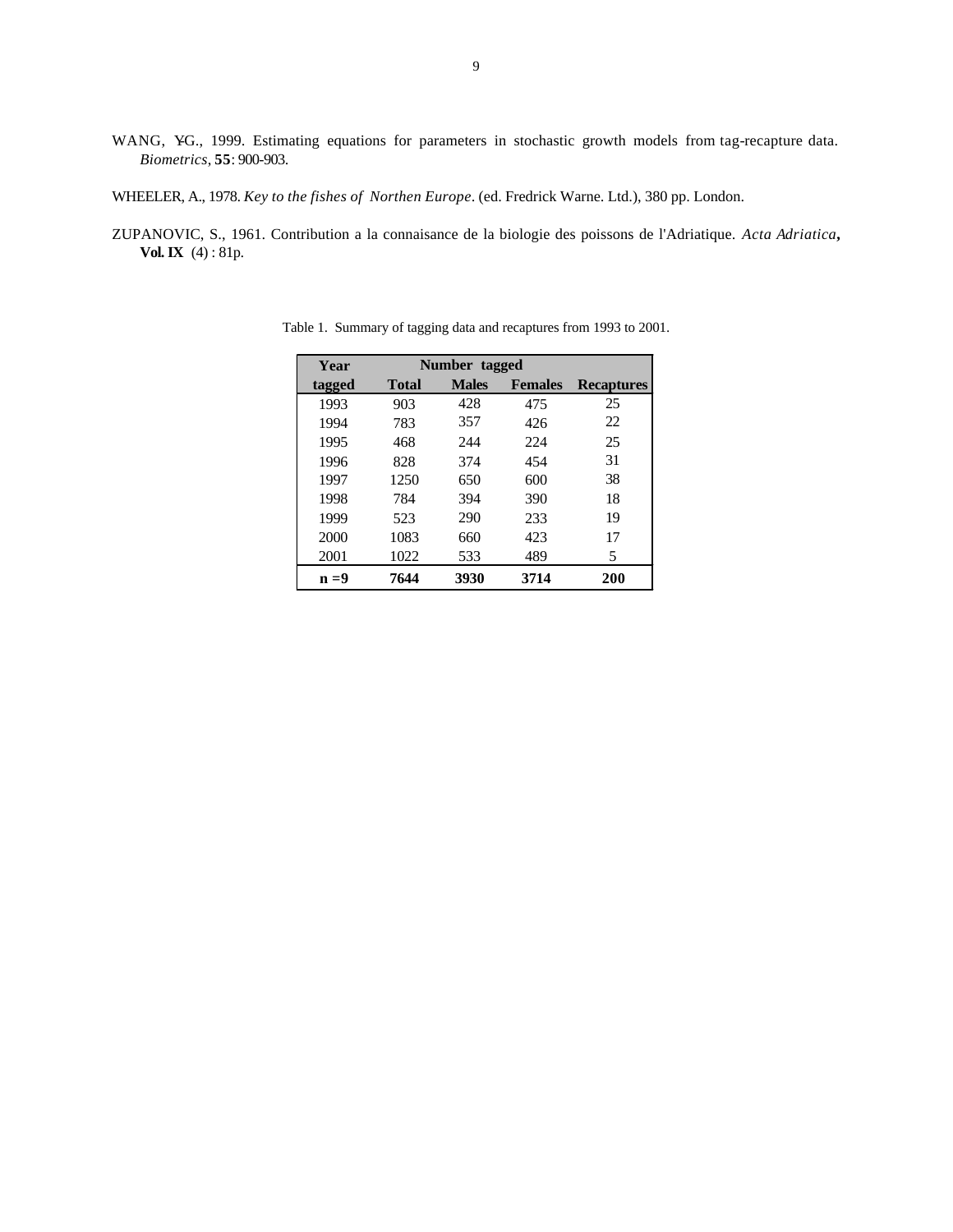Table 2. Lesser spotted dogfish growth estimates derived from the models applied. Parameters are as follow: L∞ asymptotic average maximum length (cm) , K growth rate (cm/y), σ L∞ standard deviation of L∞, σ K standard deviation of K, σ error standard deviation of model error, to hypothetical age (years) at which fish length is zero,  $r^2$  coefficient of determination, LL value of the log-likelihood function, AIC Akaike information criterion.

# **SEX COMBINED (n=151)**

| $N^{\circ}$ | Model                                 | $\sim$ | K    | $\sigma$ [ $\infty$ | $\sigma$ K | $\sigma$ e | $t_{0}$ |       | LL    | AIC   |
|-------------|---------------------------------------|--------|------|---------------------|------------|------------|---------|-------|-------|-------|
|             | Gulland and Holt                      | 69.3   | 0.21 |                     |            |            | $-0.76$ | 0.395 |       |       |
|             | Munro                                 | 68.0   | 0.23 |                     |            |            | $-0.69$ |       |       |       |
|             | Fabens                                | 64.5   | 0.27 |                     |            | 2.232      | $-0.62$ |       | 335.5 | 675.1 |
| 4           | Kirkwood and Sommers                  | 64.4   | 0.30 | 5.748               |            | 2.271      | $-0.57$ |       | 329.9 | 665.9 |
| 5.          | Kirkwood and Sommers with model error | 64.5   | 0.27 | 2.196               |            | 2.233      | $-0.62$ |       | 326.6 | 661.2 |
| 6           | Sainsbury                             | 64.4   | 0.30 | 4.930               | 0.070      | 2.259      | $-0.51$ |       | 328.6 | 665.2 |
|             | Sainsbury with model error            | 64.6   | 0.28 | 0.000               | 0.055      | 2.225      | $-0.61$ |       | 331.2 | 672.4 |

### **MALE (n=93)**

| $N^{\rm o}$ | Model                                 | ⊺.∞  | K    | $\sigma$ [ $\infty$ | $\sigma$ K | $\sigma$ e | $t_{0}$ |       | LL    | AIC   |
|-------------|---------------------------------------|------|------|---------------------|------------|------------|---------|-------|-------|-------|
|             | Gulland and Holt                      | 66.5 | 0.26 |                     |            |            | $-0.62$ | 0.461 |       |       |
|             | Munro                                 | 68.0 | 0.24 |                     |            |            | $-0.66$ |       |       |       |
|             | Fabens                                | 63.7 | 0.33 |                     |            | 2.118      | $-0.52$ |       | 201.8 | 407.5 |
|             | Kirkwood and Sommers                  | 63.6 | 0.37 | 4.896               |            | 2.181      | $-0.46$ |       | 201.8 | 409.5 |
|             | Kirkwood and Sommers with model error | 63.8 | 0.33 | 2.008               |            | 2.118      | $-0.52$ |       | 197.2 | 402.4 |
| 6           | Sainsbury                             | 63.6 | 0.38 | 4.284               | 0.095      | 2.165      | $-0.45$ |       | 200.8 | 409.6 |
|             | Sainsbury with model error            | 63.8 | 0.34 | 2.030               | 0.085      | 2.108      | $-0.50$ |       | 195.4 | 400.7 |

# **FEMALES (n=58)**

| $N^{\rm o}$ | Model                                 | $\sim$ | K    | $\sigma$ [ $\infty$ | $\sigma$ K | $\sigma$ e | to      |       | LL.   | AIC   |
|-------------|---------------------------------------|--------|------|---------------------|------------|------------|---------|-------|-------|-------|
|             | Gulland and Holt                      | 74.8   | 0.15 |                     |            |            | $-0.95$ | 0.183 |       |       |
| 2.          | Munro                                 | 63.0   | 0.30 |                     |            |            | $-0.58$ |       |       |       |
|             | Fabens                                | 66.6   | 0.22 |                     |            | 2.188      | $-0.74$ |       | 127   | 259.4 |
| 4           | Kirkwood and Sommers                  | 63.9   | 0.27 | 5.260               |            | 2.206      | $-0.63$ |       | 118.0 | 242.0 |
| 5.          | Kirkwood and Sommers with model error | 66.4   | 0.22 | 2.339               |            | 2.189      | $-0.74$ |       | 123.7 | 255.4 |
| 6           | Sainsbury                             | 66.2   | 0.23 | 2.421               | 0.072      | 2.172      | $-0.71$ |       | 116.3 | 240.6 |
|             | Sainsbury with model error            | 67.5   | 0.22 | 0.000               | 0.051      | 2.179      | $-0.73$ |       | 121.3 | 252.6 |

Table 3. Summary of growth parameters and maximum observed length for *Scyliorhinus canicula*.

|                                  |                              | L max observed |      |      |               |      |  |
|----------------------------------|------------------------------|----------------|------|------|---------------|------|--|
| Author                           | Area                         | Linf           | Κ    | Male | Female Method |      |  |
| Ford (1921)                      | Atlantic (English Channel)   |                |      | 70   | 70            |      |  |
| Fauré-Frémiet (1942)             | Atlantic (Roscoff)           |                |      | 66   | 66            |      |  |
| Fauré-Frémiet (1942)             | Atlantic (Concarneau)        |                |      | 72   | 72            |      |  |
| Leloup et Olivereau (1951)       | Atlantic                     |                |      | 68   | 68            |      |  |
| Leloup et Olivereau (1951)       | Mediterranean (south France) |                |      | 49   | 49            |      |  |
| Ellis and Shackley (1997)        | Atlantic (Bristol Channel)   |                |      | 75   | 66            |      |  |
| Capapé et al., (1991)            | Mediterranean                |                |      | 55   | 51            |      |  |
| Rodriguez-Cabello et al., (1998) | Atlantic (Cantabrian sea)    | 88.8           | 0.13 | 72   | 68            | a, b |  |
| Zupanovic (1961)                 | Mediterranean (Adriatic sea) | 56.8           | 0.53 |      |               | a    |  |
| Jennings et al., (1999)          | Atlantic (North Sea)         | 88.0           | 0.20 |      |               | d    |  |
| Henderson A.C. and Casey, 2001   | Atlantic (Ireland)           | 82.7           | 0.15 |      |               | c    |  |

a) Length Frequency distribution, b) Tag-recapture data c) Vertebra d) Unknown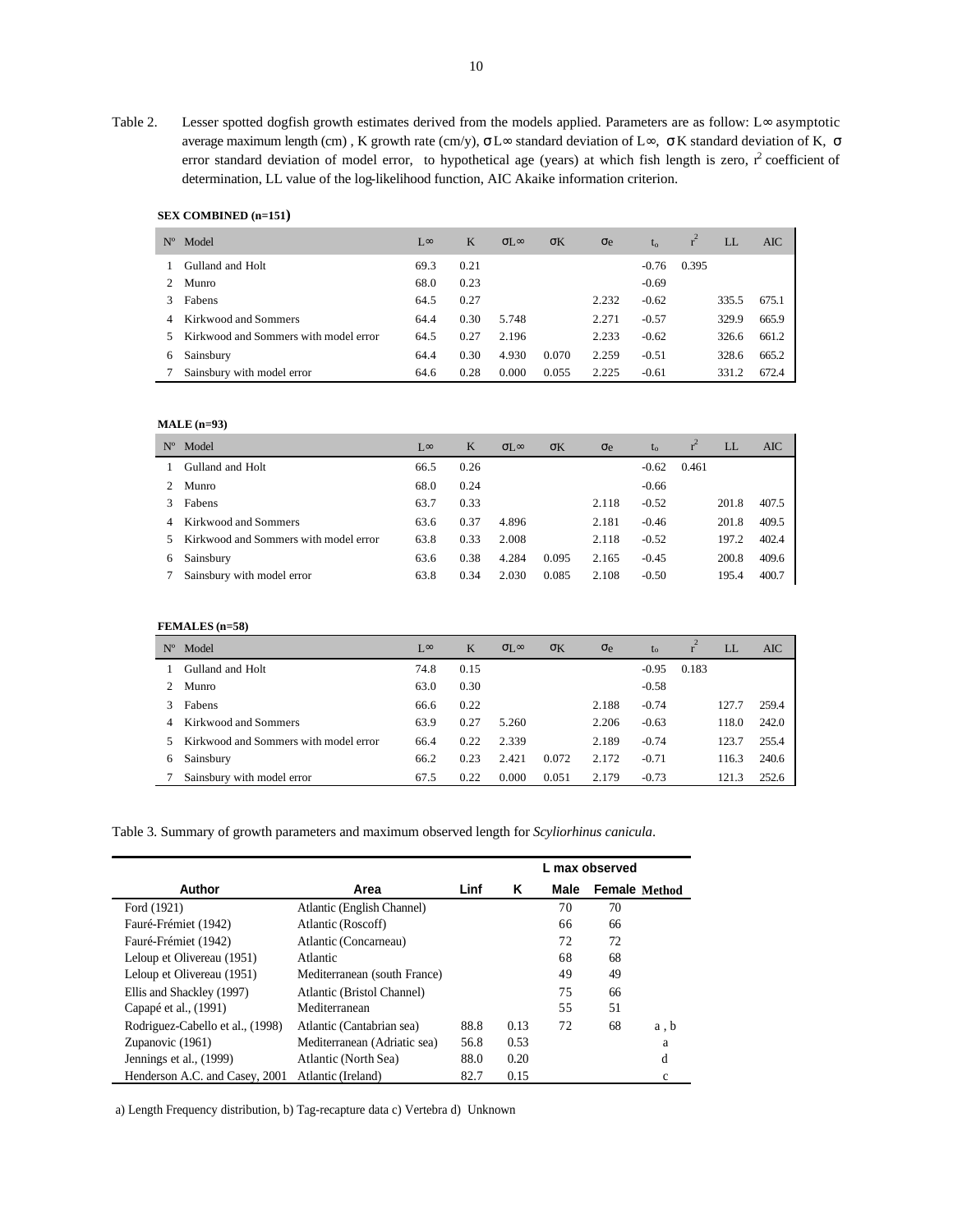

Fig. 1. Length distribution of total dogfish tagged from 1993 to 2001 and recaptured by sex used in the growth analysis.



Fig. 2. Plots of mean length against growth increment following Gulland and Holt method.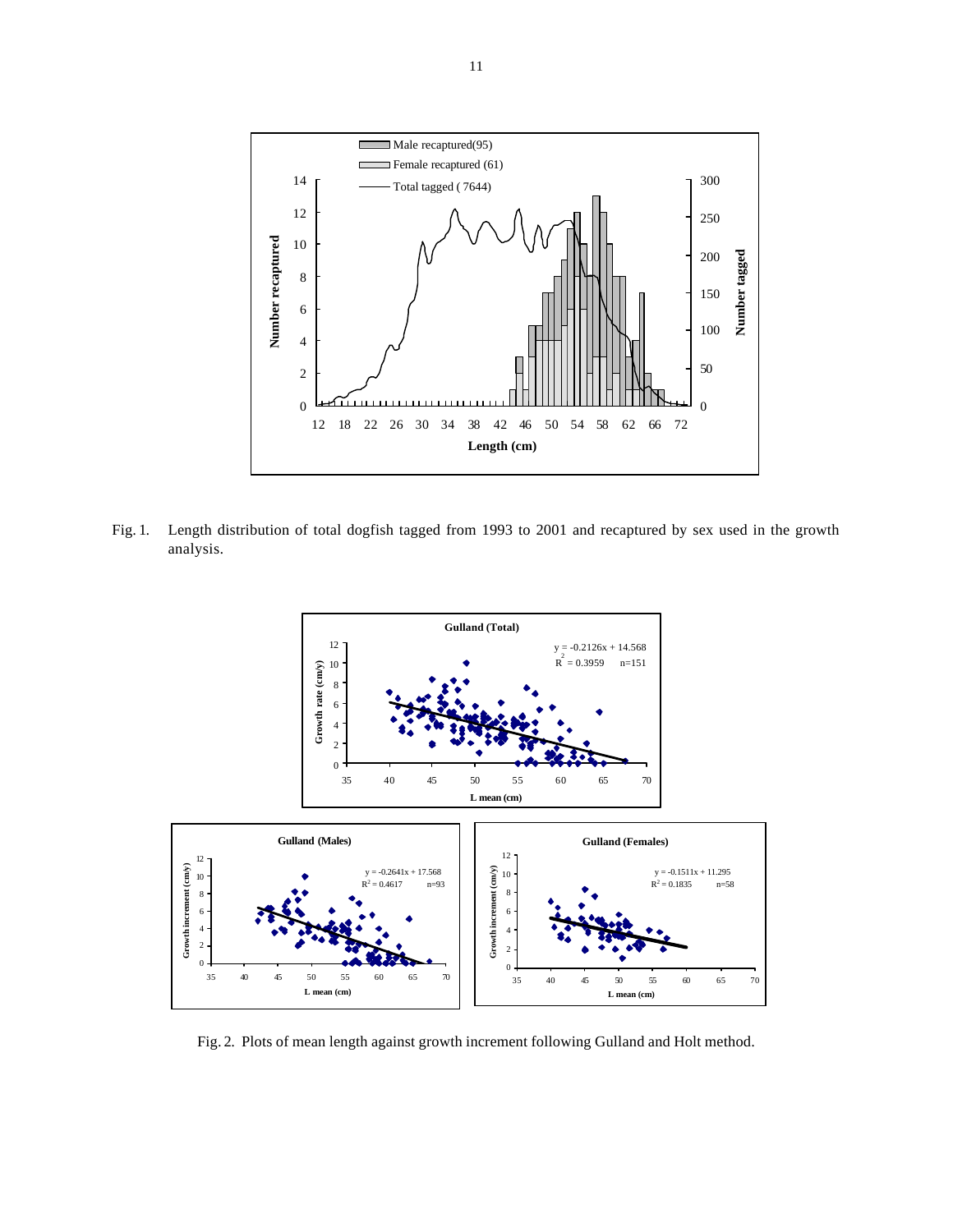

Fig. 3. Recaptured observed length *versus* recaptured predicted length based on the fit of model 5 for sex combined.



Fig. 5. Recaptured observed length *versus* recaptured predicted length based on the fit of model 7 for males.



Fig. 7. Recaptured observed length *versus* recaptured predicted length based on the fit of model 6 for females.



Fig. 4. Plot of residuals against observed recapture length following the fit of model 5 for sex combined.



Fig. 6. Plot of residuals against observed recapture length following the fit of model 7 for males.



Fig. 8. Plot of residuals against observed recapture length following the fit of model 6 for females.